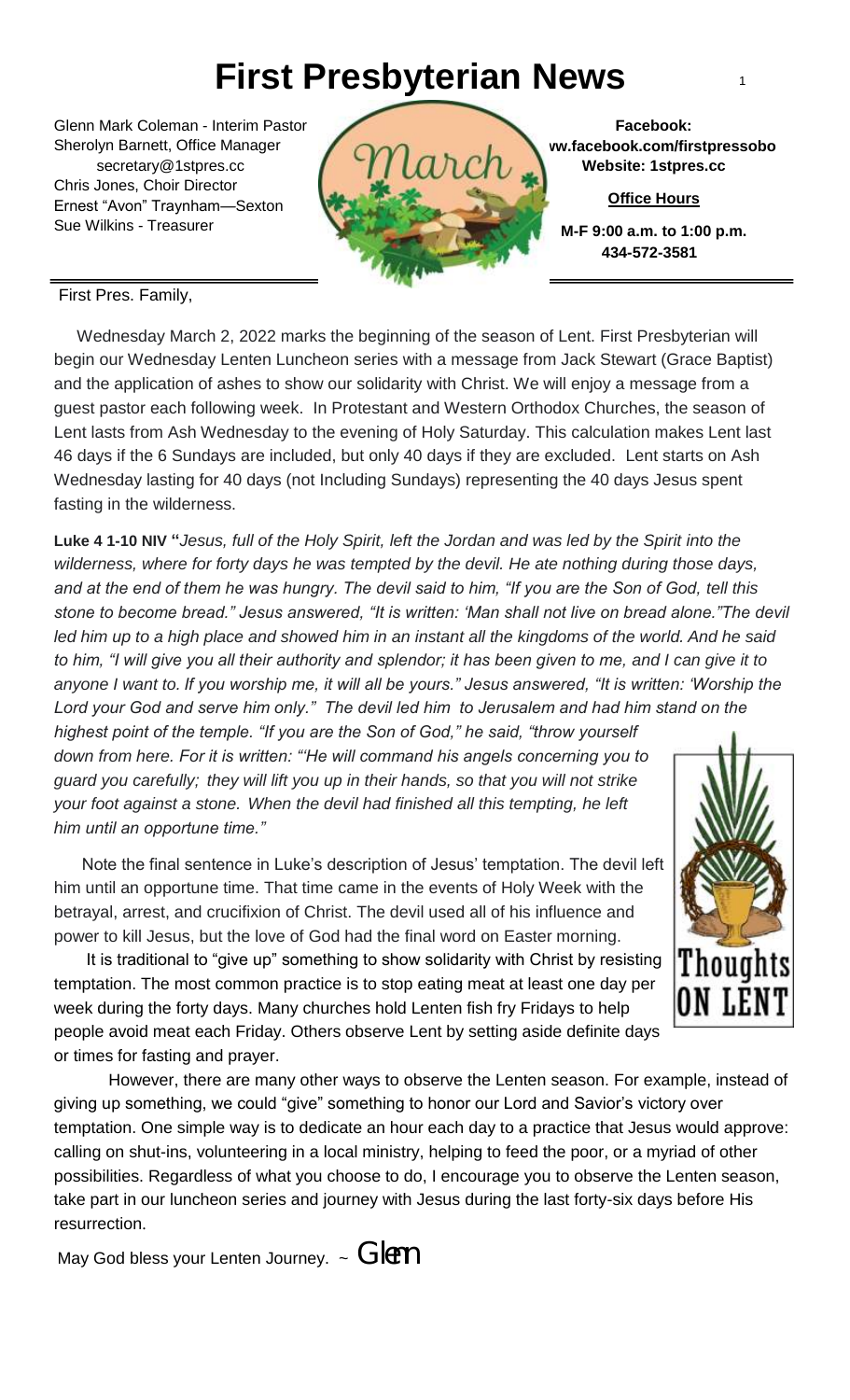

 $\mathfrak{p}$ **Ladies' Circle** – Our next meeting for the Ladies' Circle will be Tuesday, March 1 at 10:30 am - in the Philathea Room, Jim Luedtke will be our guest speaker. All women are invited to attend.

**Prayer List** - Luanna Daniel Jordan, Tricia Burton's daughter, was very sick with sepsis in her pacemaker port. She received a new pacemaker in Lynchburg, and now is healing and doing much better. Jim Luedtke's son had a heart attack and breathing issues, which led to his passing on to be with the Lord. Kim Albert's brother, Dan fell on ice and had COVID for a time. He is doing well. Ben Fincher had a heart attack and then bypass surgery. Joe Barkley diagnosed with Encephalitis, prayers for his wife, Faye, as well. Clarence Morris - stage 4 brain cancer. Sam Torian had



heart bypass surgery the end of January, and doing very well. The Freshour family had COVID go through most of their family during February. All are better. Bob Pitt had a death in the family. Kay Lewis' sister now in remission from cancer. Cody Leonard lost his father, Randy Leonard to COVID. Carol Foster having back issues. Ginger Jennings—loss of sister to COVID. Sallie Adams' uncle passed; Ava Franklin - loss of father, Steven Franklin. Ukraine with the Russian invasion. Morgan Miller's family after his sudden passing, and Kevin Satterfield's family after his sudden passing, as well.



**Women's Bible study -** Has concluded for the season. We will restart again in the Fall with new material. Watch for further information and plan to attend the Bible study when it restarts later in the year.

**Manse Fund**- The Session has approved the collection of funds to help pay for the renovation and restoration of the Manse. There are monies that will not be paid by the insurance company, such as deductibles under our policy, and extra expenses incurred as a result of the fire, and it is these costs we are targeting with this fund. Once we know an estimate of costs, we will let you know the amount we will need, but funds can now be sent in and designated "Manse Fund" so we will be able to take care of these expenses. The Manse Fund will be a restricted fund only used for expenses caused by the fire and the restoration and maintenance of the Manse.



**Lenten Luncheons** - First Presbyterian is excited to again host Lenten Luncheons each Wednesday from Ash Wednesday, March 2 through Wednesday, April 13. We will plan to have a lunch, brought by each person, as we fellowship and enjoy one another's company at noon. At 12:30 we will start the devotional, from a variety of ministers in the community. We are grateful for them for the time they dedicate to preparing and sharing their thoughts. Mark your calendars and help us make this a great year, to show our support and gratitude for each of the ministers. Here is the Lenten Lunch Schedule:

March 2 - Rev. Jack Stewart from Grace Baptist Church



\*Ashes will be available to those who desire to receive them.

March 9 - Pastor Larry Davis from Arbor Baptist Church March 16 - Rev. Bill Wilkins from Mt. Vernon Baptist Church March 23 - Rev. Garrett Bowman from First Baptist Church March 30 - Rev. Thad Decker from Main Street Methodist April 6 - Pastor Dave Webb from South Boston Church of God April 13 - Rev. Glenn Coleman from First Presbyterian

Pack your lunch and plan to fellowship with us at noon and enjoy the spirit of the season as we receive a variety of devotionals from the community ministers.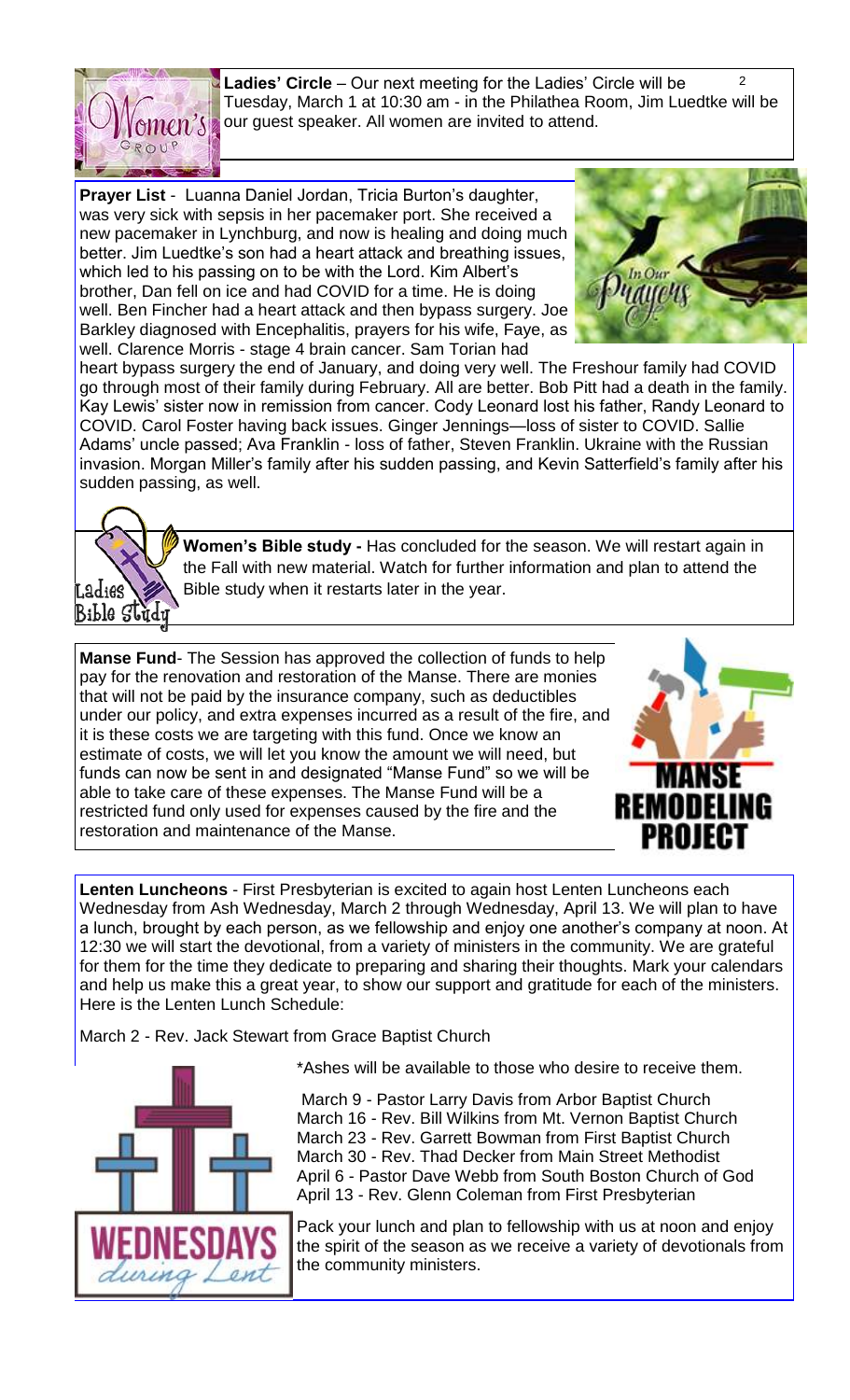

<sup>3</sup> *March 6 - First Sunday of Lent Sermon Title: "The Power of Jesus" Scriptures: Psalm 91; Luke 4:1-13*

*March 13 - Second Sunday of Lent Sermon Title: "Repent" Scriptures: Psalm 27; Luke 13:31-35*

*March 20 - Third Sunday of Lent* **Sermon Title: "***What We Know and What We Do Not Know" Scriptures: Isaiah 55:1-9; Luke 13:1-9*

*March 27– Fourth Sunday of Lent Sermon Title: "He Ran" Scriptures: Psalm 32; Luke 15:1-3,11-32*

*April 3 - Fifth Sunday of Lent Sermon Title: "The Last Kindness" Scriptures: Isaiah 43:16-21; John 12:1-8*



**The PNC Update -** We all from time to time can use some words of encouragement. A new friend shared this scripture passage with me on which to meditate.

"*Therefore, since we are surrounded by such a great cloud of witnesses, let us throw off everything that hinders and the sin that so easily entangles. And let us run with perseverance the race marked out for us, fixing our eyes on Jesus, the pioneer and perfecter of faith. For the joy set before him he endured* 

**SEARCH COMMITTEE** the cross, scorning its shame, and sat down at the right hand *of the throne of God. Consider him who endured such opposition from sinners, so that you will not grow weary and lose heart."* Hebrews 12:1-3 (NIV)

This month has been a time when such encouragement is welcomed. We identified a strong candidate that was interested in our church. We were hopeful that this was the one that was chosen to lead us into the future. However, before we were able to nail down a date for an interview the candidate and family decided that South Boston was not where they were being led. With that we continue to "run with perseverance" and seek the path that God has laid out for us. We do have another candidate that we hope to continue in conversation.

This is where we must rely on God to reveal to us to the next pastor that He has chosen to lead our congregation. We are using all the resources available to achieve that goal.

"*Brothers and sisters, I do not consider myself yet to have taken hold of it. But one thing I do: Forgetting what is behind and straining toward what is ahead, I press on toward the goal to win the prize for which God has called me heavenward in Christ Jesus."* Philippians 3:13-14 (NIV)

We covet your prayers us as we continue the task that you have entrusted to us.



Ule love our church!

Grace and peace,

*Don Cherry.* PNC Chairman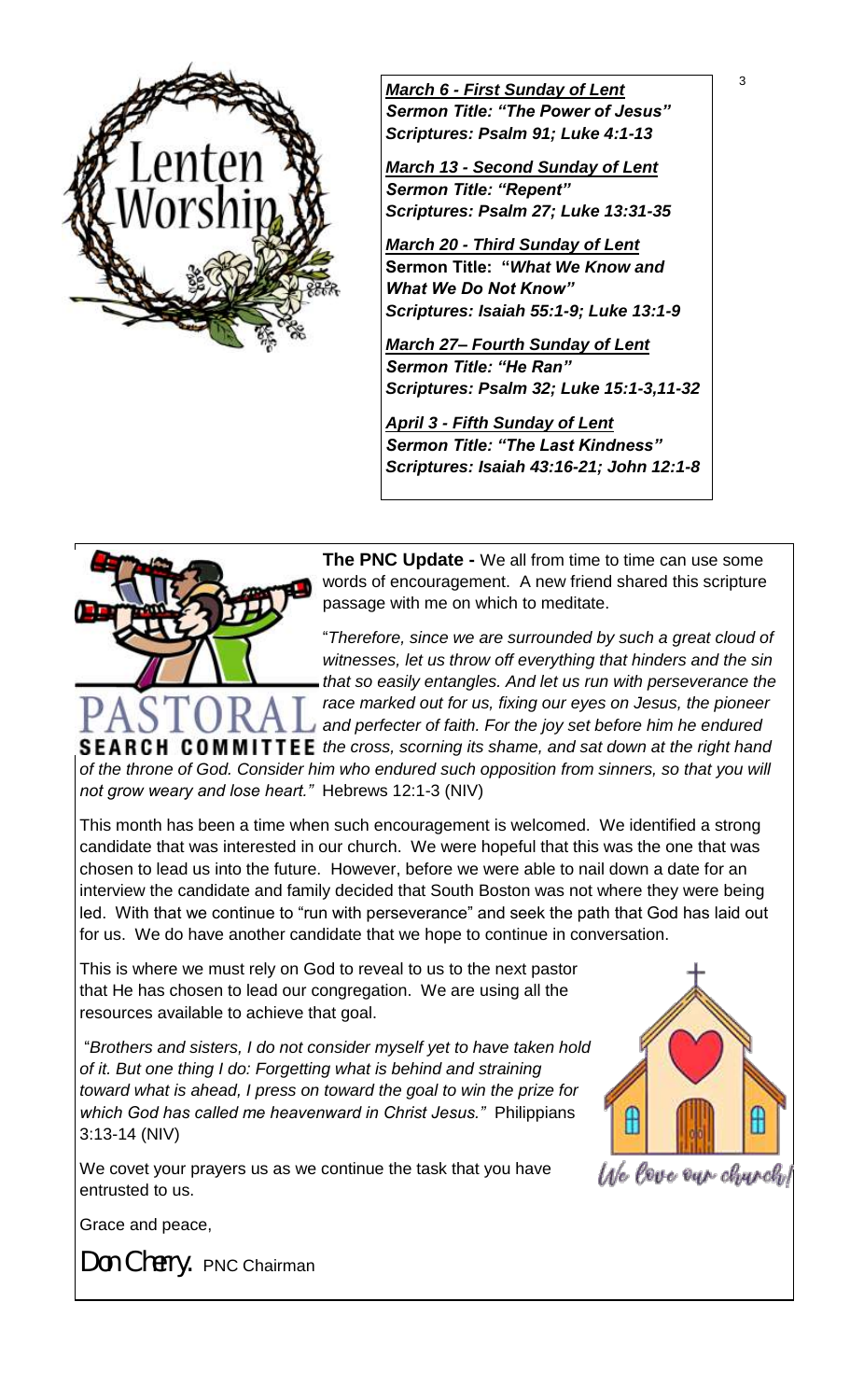"No one who puts his hand to the plow and looks back is fit \* for service in the kingdom of God.

Luke 9:62, NIV

# <sup>4</sup> **To Look Behind or Ahead**

At church last week we discussed Abraham and his cousin Lot. Lot built his home near Sodom and Gomorrah, then later was told to leave. He hesitated then angels had to rush him and his family out of the city before its destruction. The angels told him and his family to leave and not look back. However, Lot's wife did look back and the scriptures tell us she was turned into a pillar of salt. I do not believe that a loving Lord would turn her into salt, just for looking back. In fact, I am confident that hearing all the commotion of the fires, and turbulence from the destruction, that I too, would look back out of curiosity. But if we look in the New Testament, we read that Christ uses Lot's wife as an example to not look back longingly. Luke

17:31-32 "In that day, he which shall be upon the housetop, and his stuff in the house, let him not come down to take it away: and he that is in the field, let him likewise not return back." Then He provides an example and says: "Remember Lot's wife."

He is telling us not to look back longingly or with regret. He wants us to look forward with hope and gratitude. I believe Lot's wife thought there was nothing better ahead, and she was leaving the best behind her. She had been so enticed by the wickedness, that it became a part of her, and she resented leaving.

How often do we look back, both at "good times" and "bad times"? We look back longingly at days gone by, but as the saying says "You can never go home again." Things always change, and when we go back, we find we have changed, and the place isn't as we remembered. But more importantly we need to not dwell on the past. We can't change it, and we need to look forward with faith in Christ and that He has better things for us ahead. I know even in the midst of this pandemic; we can find joy and that He will guide us and better things are in store. For He will ultimately be the winner, and His righteous people will be there with Him.

We have so many promises in the scriptures that help us to know He will guide us, if we will but turn to Him and accept His direction. We do not always understand His reasoning, nor do we see the big picture, but as we trust Him, we will be better for it. For we read in scripture "Do ye exercise faith in the redemption of him who created you? Do you look forward with an eye of faith?" and "No one who … looks back is fit for service in the kingdom of God." (Luke 9:62). It is not God's way for us to look behind us,



but always looking forward to Him and the future. ~ *Sherolyn* 



## **Persecution Project -** A Presbyterian Ministry Update

Persecution Project began as a campaign in 1997 to raise awareness of Christian persecution on the continent of Africa. In 2000, the campaign incorporated as the Persecution Project Foundation. This year, we celebrate our 25th year of ministry, thanks to the faithful partnership of so many friends and ministry partners like you.

The year 2021 was a tumultuous one for the nation of Sudan. The fragile transitional government was dissolved by the military towards the end of

the year and millions of people marched in protest. The Islamism kleptocrats who have ruled the country for decades do not want to lose any power to "the street." This increasing political instability has contributed to more and more ethnic Nuba moving back to their war-torn homeland to find peace and freedom. This increase in population has put a lot of stress on local resources.

But there is a very positive side to all of this—and you are a big part of it.

\*Your giving made 2021 one of the busiest and productive of our organization. We are strong financially to begin our 25th year of ministry.

The Nuba church in Sudan continues to lead the way towards a "New Sudan." United in war, the church stands ready to lead in peace. We have a unique opportunity in 2022 to continue to stand with the local church in serving a bruised but unbroken people.

We sincerely thank the thousands of individuals and churches who God has used over these years to be the hands and feet of Christ to His persecuted flock in Africa. ~ Brad Phillips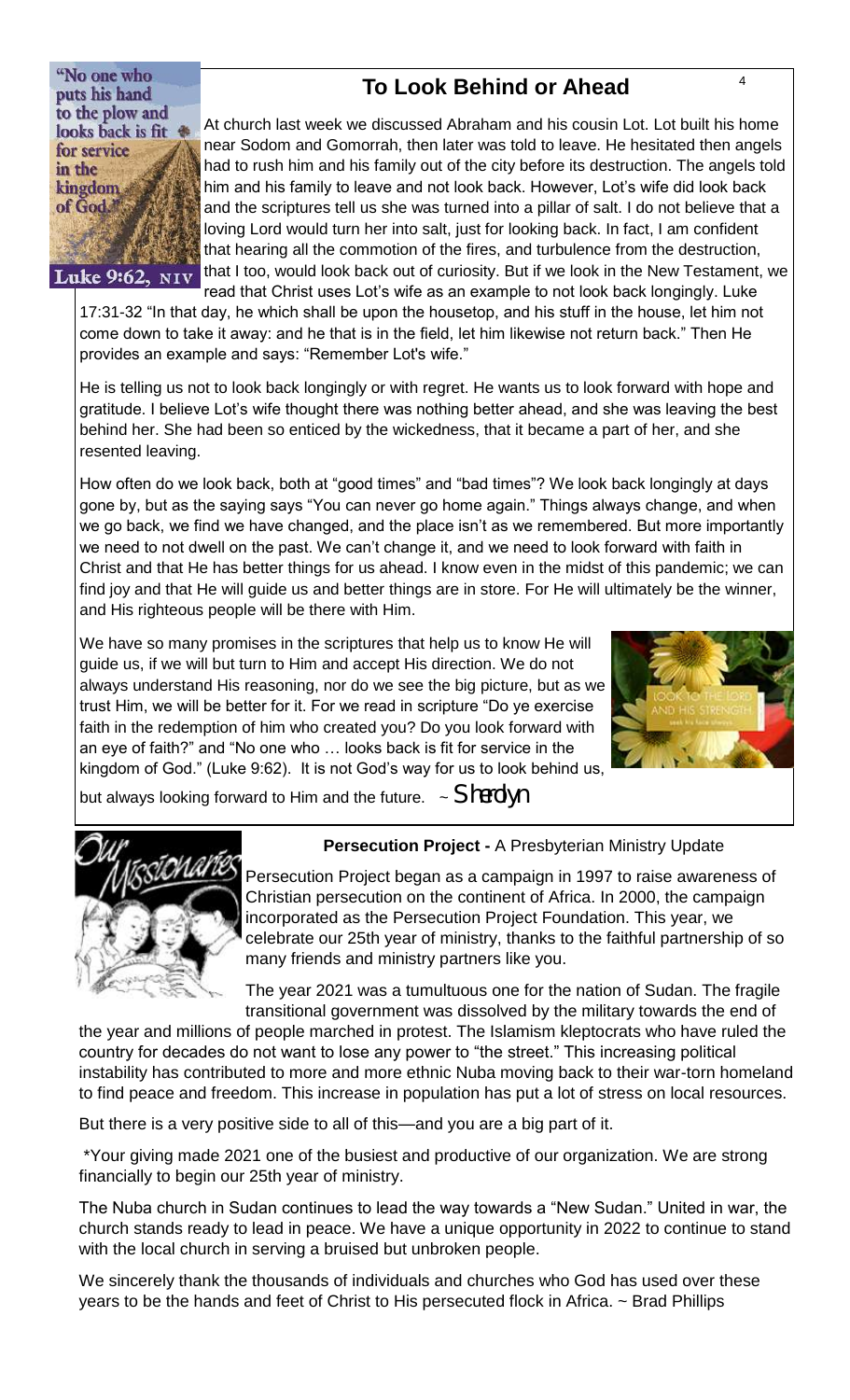| Mon            | Tue                                     | Wed                                                                                      | Thu                | Fri                           | Sat               |
|----------------|-----------------------------------------|------------------------------------------------------------------------------------------|--------------------|-------------------------------|-------------------|
| 28             | March 1<br>10:30 am - Ladies'<br>Circle | March 2 - Ash<br>Wednesday<br>12:00 PM Lenten<br>Luncheon<br>6:00 pm NA<br>6:00 pm-Choir | 3<br>8:00 pm - AA  | $\overline{4}$<br>12:00 PM AA | 5                 |
| $\overline{7}$ | 8                                       | 9<br>12:00 PM Lenten<br>Luncheon<br>6:00 pm NA<br>6:00 pm-Choir                          | 10<br>8:00 pm - AA | 11<br>12:00 PM AA             | 12                |
| 14             | 15<br>6:00pm Deacons<br>7:00pm Elders   | 16<br>12:00 PM Lenten<br>Luncheon<br>6:00 pm NA<br>6:00 pm-Choir                         | 8:00 pm - AA       | 18<br>12:00 PM AA             | 19                |
| 21             | 22                                      | 23<br>12:00 PM Lenten<br>Luncheon<br>6:00 pm NA<br>6:00 pm-Choir                         | 24<br>$8:00 - AA$  | 25<br>12:00 PM AA             | 26                |
| 28             | 29                                      | 30<br>12:00 PM Lenten<br>Luncheon<br>6:00 pm NA<br>6:00 pm-Choir                         | 31<br>8:00 pm - AA | April 1<br>12:00 PM AA        | April 2           |
|                |                                         |                                                                                          |                    |                               | ST. PATRICK'S DAY |



## 3 Don Cherry

- 6 Shannon Cherry Villia
- 10 Carrington Thackston
- 10 Jack Watkins
- 12 Joanna Blackstock
- 14 Stewart Nelson
- 15 Bettie Barksdale\*
- 20 Frances Anne Thackston
- 20 Amanda Morgan
- 23 Julia Baskervill\*
- 24 Caroline Edmunds
- 26 Jim Sizemore
- 27 Peyton Wickemeyer
- 27 Ray Shields
- 30 Chris Lumsden



\* In Memory

a Birthday!

If we don't have your birthday listed, please call the office and let us know.